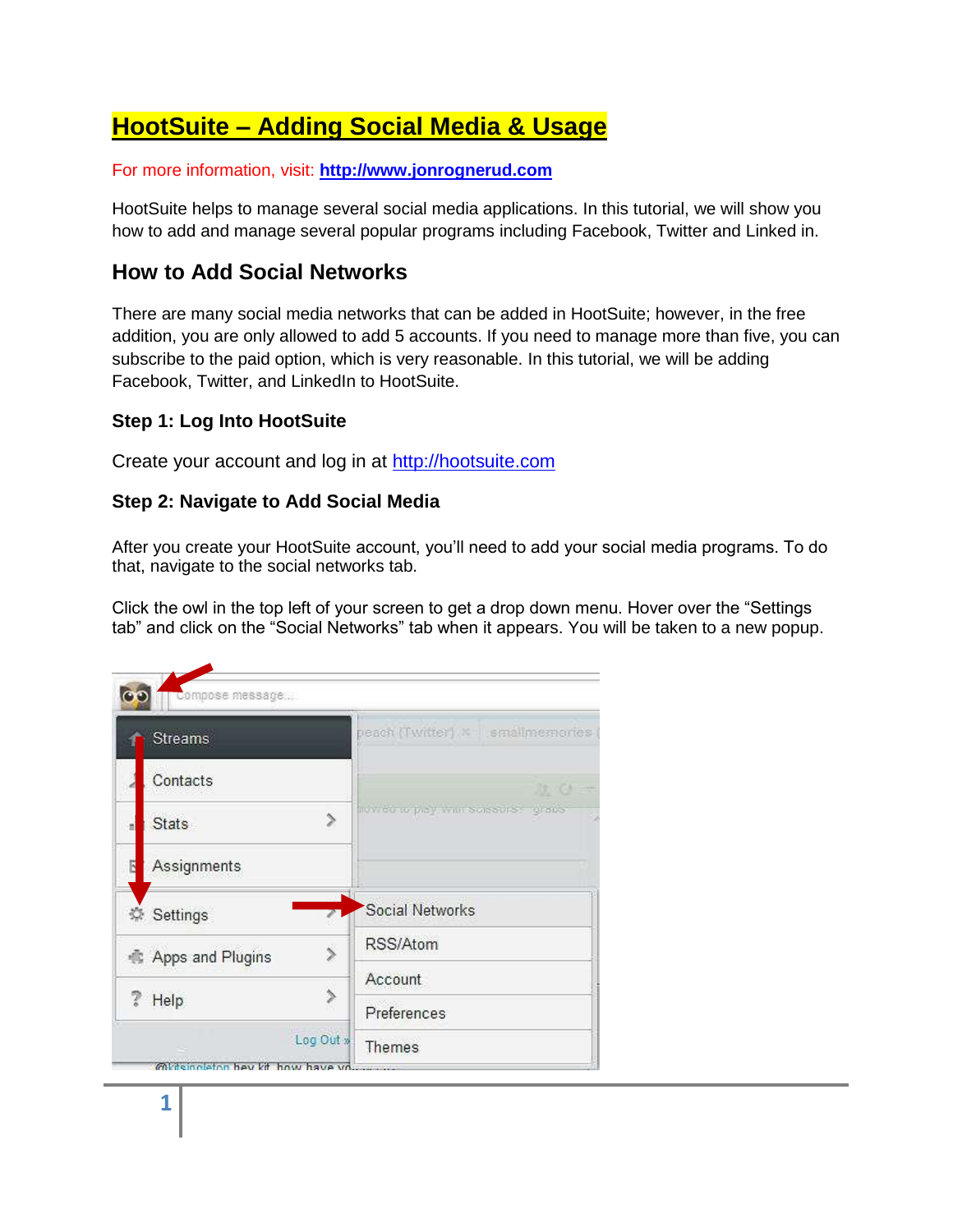# **Step 3: Choose Social Media Networks**

On the settings menu, click "Add Social Media Network."



#### **Step 4: Add Twitter**

Click the Twitter button, uncheck any options you don't want to include and click the "connect with Twitter button to add info about your Twitter account.

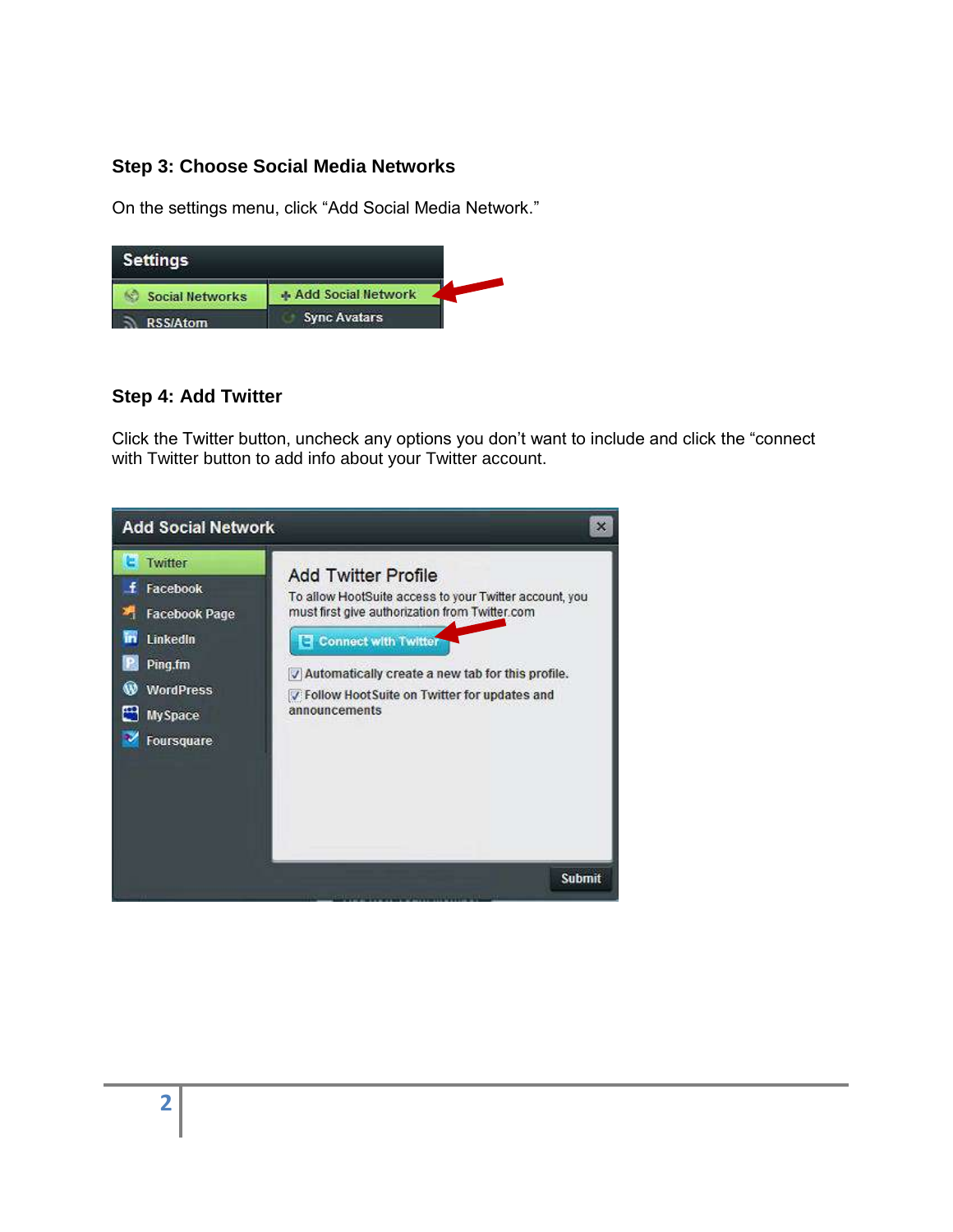Add the Twitter user name or associated email addy and the password. Click "allow." When you've added the account successfully, you will return to the settings screen. The new account will be listed there.

| An application would like to connect to your<br>account |      |                                                        |  |  |  |
|---------------------------------------------------------|------|--------------------------------------------------------|--|--|--|
| The application HootSuite by HootSuite would like the   |      | ability to access and update your data on Twitter. Not |  |  |  |
|                                                         |      | using Twitter? Sign up and Join the Conversation!      |  |  |  |
| <b>Username or Email:</b>                               |      | Add Existing Twitter User Name                         |  |  |  |
| Password:                                               |      |                                                        |  |  |  |
|                                                         | Deny | <b>Allow</b>                                           |  |  |  |

# **Step 5: Add Facebook**

Click the Facebook button, uncheck any options you don't want to include and click the "connect with Facebook button to add info about your account.

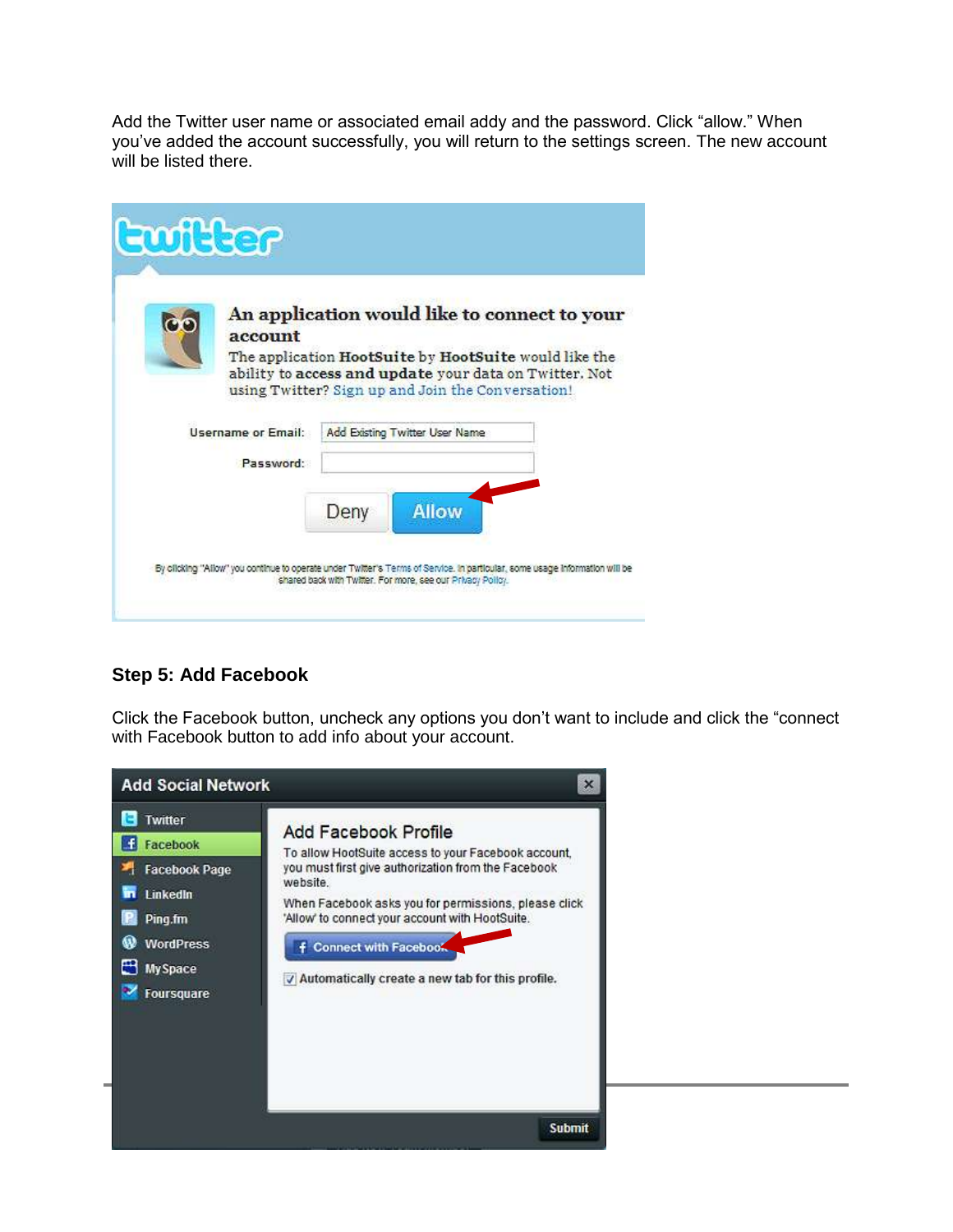Add the Facebook user name or associated email addy and the password. Click "allow." When you've added the account successfully, you will return to the settings screen. The new account will be listed there.



Log into Facebook, if asked. Click "allow" to grant HootSuite specific permissions.

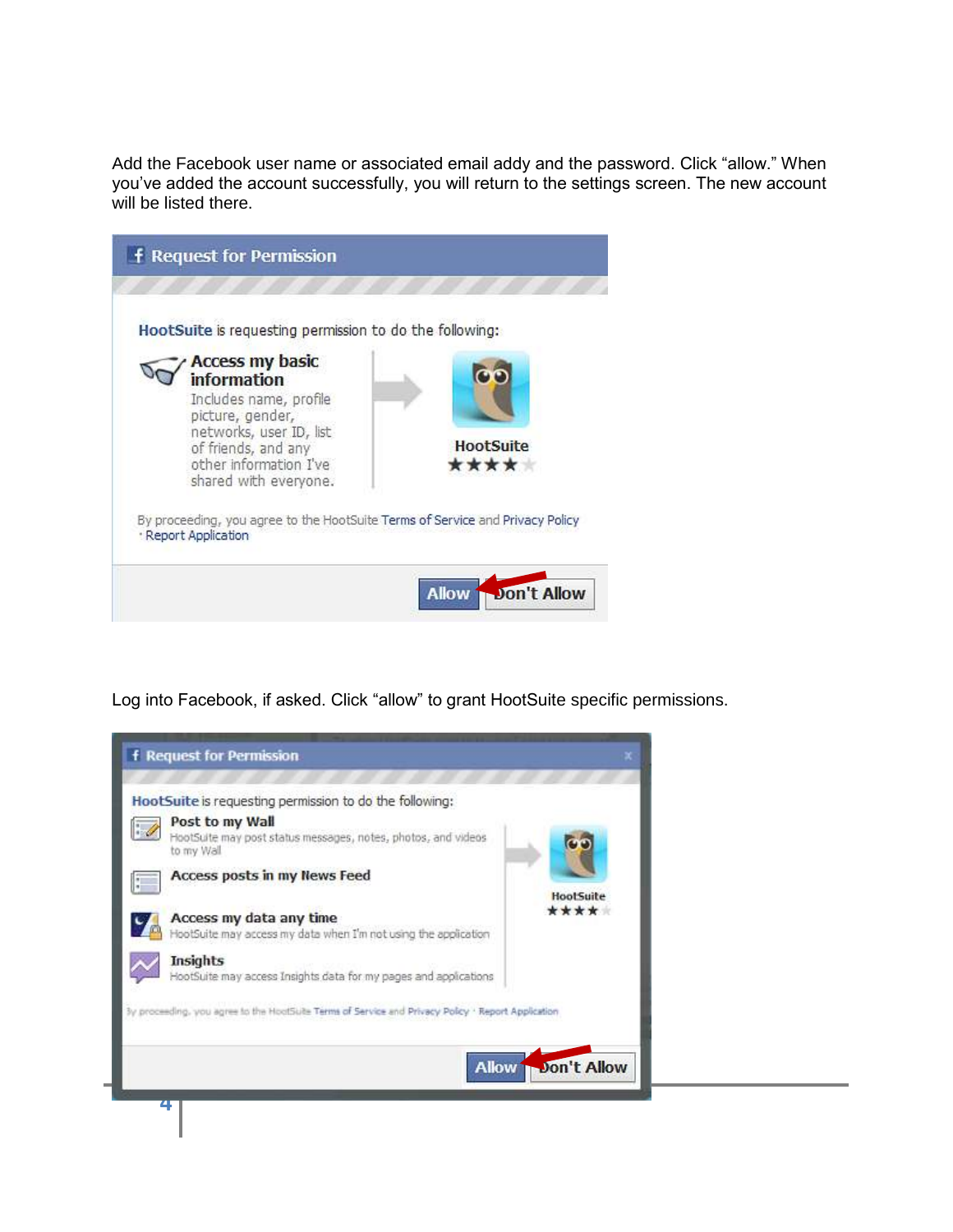When you have successfully added Facebook, you will see the option to "like" HootSuite. Click "finish" after you've made your choice. This account will show up on your settings page under the title Facebook.

| <b>Fan us on Facebook</b>                               |  |
|---------------------------------------------------------|--|
| <b>HootSuite on Facebook</b><br>$\circ$<br><b>DLike</b> |  |
| Facebook social plugin                                  |  |
| <b>Finished</b>                                         |  |

# **Step 6: Add LinkedIn**

Click the LinkedIn button, uncheck any options you don't want to include and click the "connect with LinkedIn button to add info about your account.

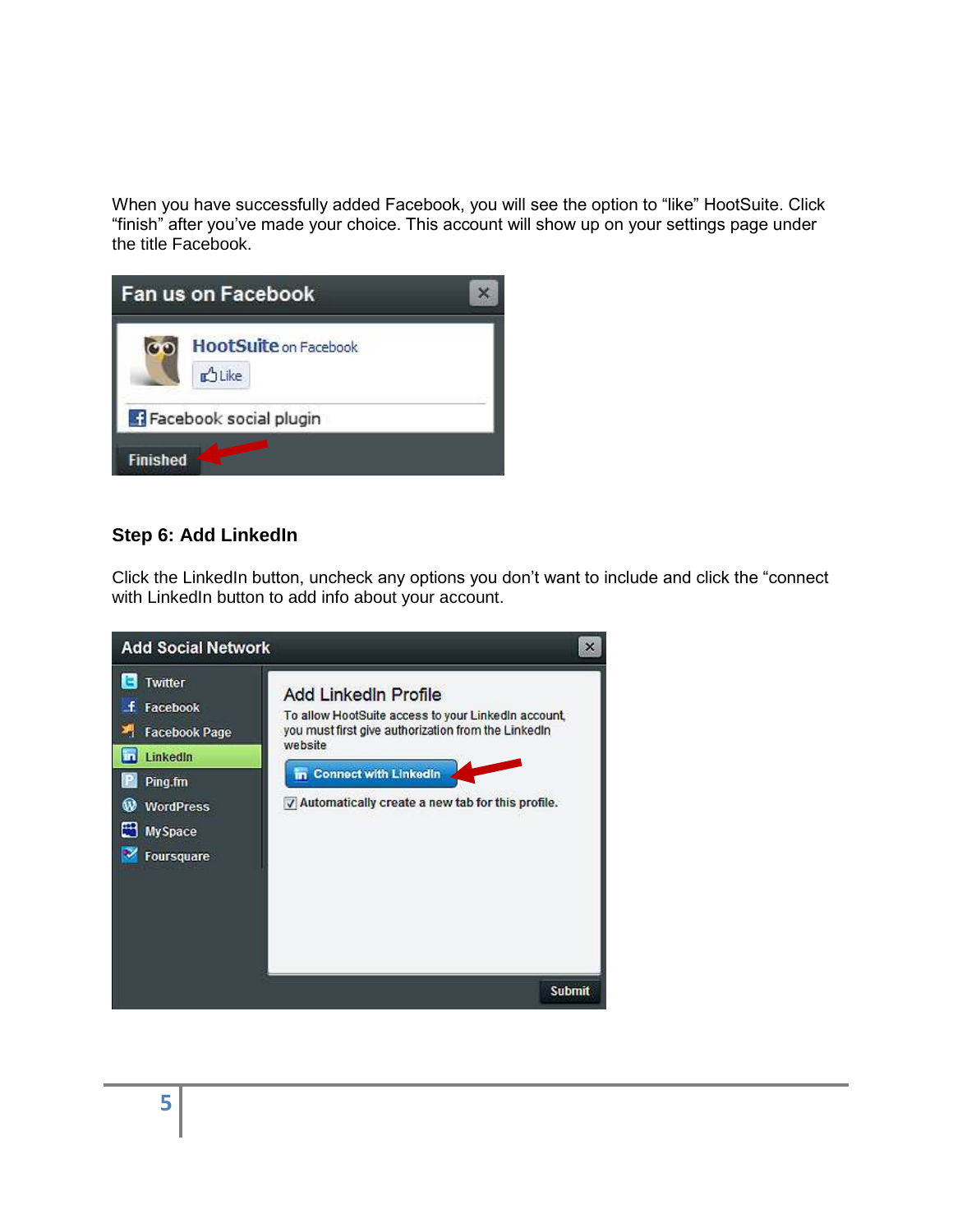Sign into your LinkedIn account and allow access when prompted.

|                             | Email Address: YourAddy@something.com |                                          |
|-----------------------------|---------------------------------------|------------------------------------------|
| LinkedIn Password: 00000000 |                                       |                                          |
|                             | OK. I'll allow it                     | <b>How To Tweet/Post</b><br>and Schedule |

#### **Step 7: Add a Message**

At the top of your screen, next to the owl, you'll see an area where you can type in a message. Click in the box to add your tweet. The box will expand to show more options.

| I think we'll be cooking at home this Thanksgiving. Did/will you stay *<br>home or go to another home? #countrycooking #Thanksgiving |  |  |  |
|--------------------------------------------------------------------------------------------------------------------------------------|--|--|--|
| Shrink                                                                                                                               |  |  |  |

If you want to send the message immediately and from that account click the Send Now button.

#### **Step 8: Schedule a Message**

If you have more than one account or network where you would like the message to appear, select the accounts at the right by clicking on each account's photo or by using one of the buttons at the bottom. A green checkmark shows on the images that you have chosen to include.

Note: When including Facebook, you have a total of 420 characters instead of the 140 in the Twitter network. You may want to post to Facebook separately to include more info.



Click on the calendar icon to schedule your message to post at a later time.